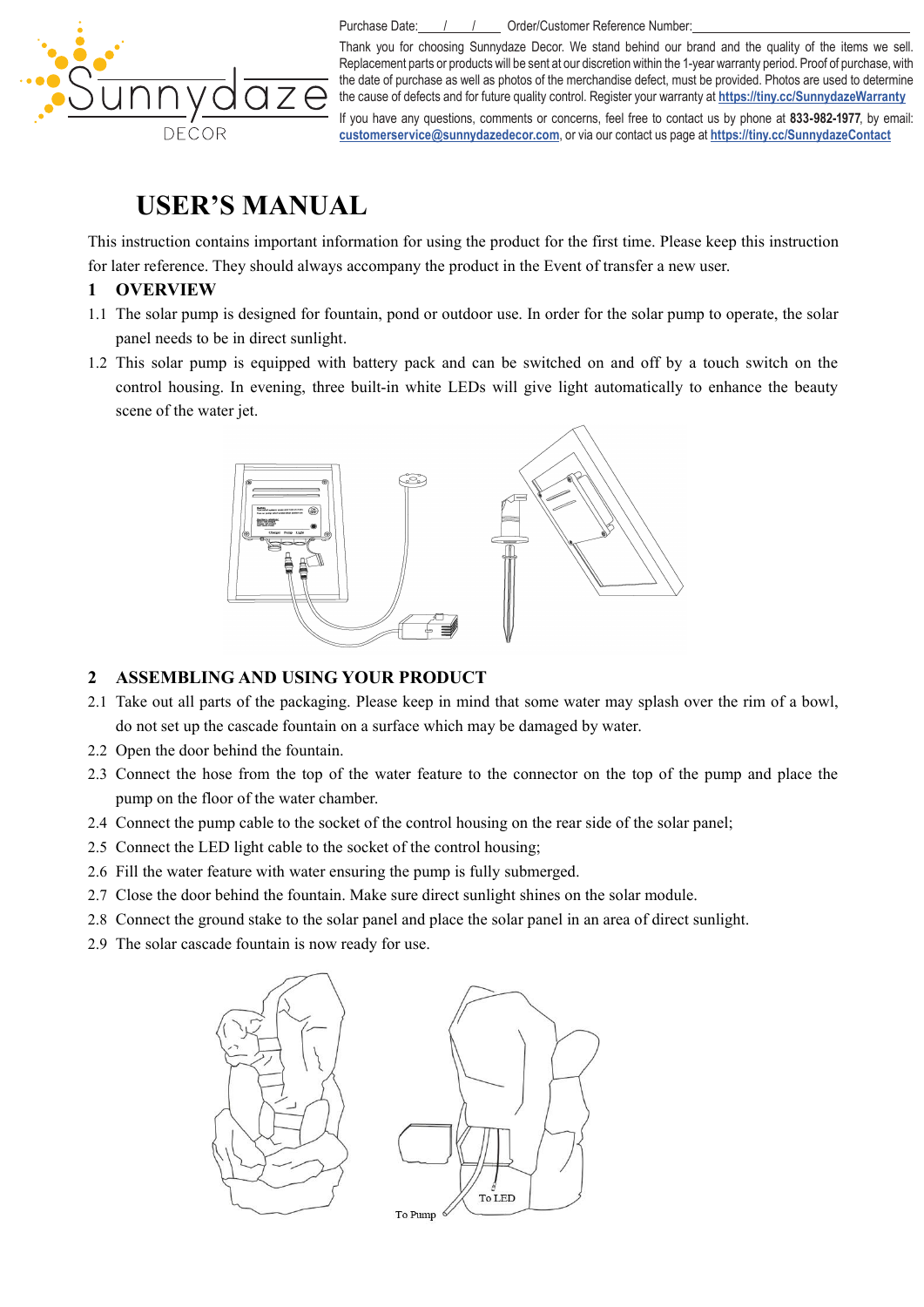# **3 CAUTION**

- 3.1 Do not strike the solar panel
- 3.2 Do not lift the pump by the power cord
- 3.3 Operate in freshwater only

# **4 OPERATING INSTRUCTIONS**

This solar pump is designed primarily to operate in sunlight hours and always charge extra energy to battery to allow use later"on demand" in cloudy day or night time. The pump will turn to solar mode automatically on next day in sunlight hours. The pump will never run on battery mode until your press the button.

**Turn on the pump**: short press to turn on the pump, the pump will run certain hours (ref to battery status) and turn to solar mode. The pump will operate automatically next day in sunlight hours.

**Quick charge full energy to the battery:** press and hold on 3 seconds to Turn OFF the pump in sunlight hours and charge the full solar energy to battery to allow use later of "on demand". **Battery status:**

Green: battery is full charged. Pump will run around 6-8 hours.

Orange: battery is half charged. Pump will run around 2-6 hours.

Red: battery needs charges. Pump will run less than 1 hour. (Note: In order to protect battery, don't manually turn on the pump frequently)

**Note:** The indicator light is solid when charging battery.

| Weather | 1. Pump on<br>2. Charge extra solar energy to battery                                                                                                                                   | 1. Pump off<br>2. Charge full solar energy<br>to battery |
|---------|-----------------------------------------------------------------------------------------------------------------------------------------------------------------------------------------|----------------------------------------------------------|
|         | Solar runs the pump and charges the battery.<br>Pump performance is maintained when the<br>clouds pass. Pump runs on fully half an<br>hour longer into the evening.                     | Battery should be fully<br>charged in 1 day.             |
|         | Solar runs the pump and supplies extra<br>energy to the battery. Performance is<br>maintained when the clouds pass. Pump will<br>only run a shorter period of time into the<br>evening. | Battery will take 2 to 3 days<br>to fully charge.        |
|         | Pump will only run when there is sufficient<br>power from the battery. Little or no battery<br>charging occurs so pump performance is not<br>maintained.                                | Battery will take several<br>days to fully charge.       |
|         | No solar power is available, pump will not<br>run and battery will not charge.                                                                                                          | Battery will not charge.                                 |

## **Pump performance in different weather condition:**

certain hours, short press to turn on the pump, the pump will run certain hours untilbattery flat.

**Note**: LED lights will only function at night.